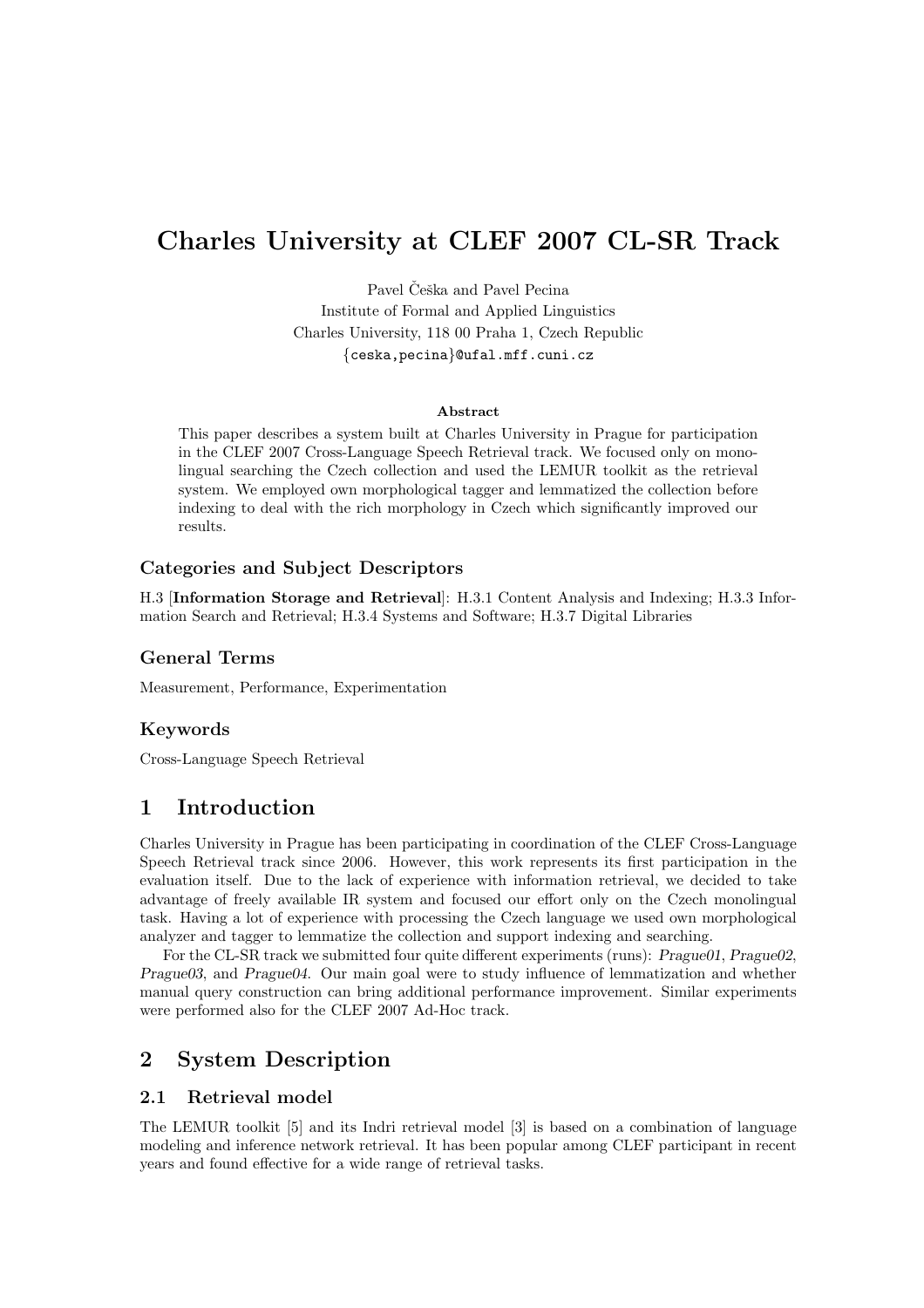An inference network (also known as a Bayesian network) consists of a document node, smoothing parameters nodes, model nodes, representation nodes, belief nodes, and information need nodes connected by edges representing independence assumptions over random variables. The document node represents documents as binary vectors where each position represents presence or absence of a certain feature of the text. The model nodes correspond to different representations of the same document (e. g. pseudo-documents made up from all titles, bodies, etc.). The representation concept nodes are related to the features extracted from the document representation. The belief nodes are used to combine probabilities of different representations, other beliefs, etc. A detailed description can be found in [6].

To improve retrieval results, we used Indri's pseudo-relevance feedback which is an adaption of Lawrenko's relevance models [4]. Basic idea behind these models is to combine the original query with a query constructed from top ranked documents of the original query.

## 2.2 Morphological tagging and lemmatization

State-of-the-art retrieval systems usually include at least some basic linguistically-motivated preprocessing of the documents and queries such as stemming and stopword removal. Czech is a morphologically complex language and there is no easy way how to determine stems and their endings as it can be done in English and other languages. Stemming in Czech is not sufficient and should be replaced by a proper lemmatization (substituting each word by its base form – the lemma) which involves determining the part of speech of all words. In our experiments, we employed the Czech morphological analyzer and tagger developed at Charles University [1], [2] which assigns a disambiguated lemma and a morphological tag to each word. Its accuracy is around 95%. An example of its output for one word ("concentration" in English) is following:

```
<f>koncentračních<MDl src="a">koncentrační<MDt src="a">AAIP6----1A----
```
The tag  $\leq f$  is followed by the original word form, tag  $\leq MDI$  is followed by the lemma, and the tag <MDt> separates a 15-position morphological category (the first position represents the partof-speech; A stands for an adjective). Lemmatization was employed in all our experiments except Prague03. In Prague01, both original word forms and lemmas were used for indexing (in two separate model representations).

## 2.3 Stopword list construction

We used two approaches to construct the stopword lists for our experiments. The first was based on frequency of word occurrences in the collection, the latter on part-of-speech of words. In the first three experiments (Prague01-03), we removed 40 most frequented words (separately from the original and lemmatized text) from the documents and the queries. In the fourth experiment (*Prague04*), we removed all words tagged as pronouns, prepositions, conjunctions, particles, interjections, and unknown words (mostly typos) and kept only open-class words.

## 2.4 Automatic query construction

Automatically created queries were constructed from the <title> and <description> fields of the topic specifications only. The text was simply concatenated and processed by the analyzer and tagger. A combination of the original and lemmatized query was used in the first experiment (Prague01). Lemmatized queries containing only nouns, adjectives, numerals, adverbs and verbs were created for the fourth experiment ( $Prague04$ ).

#### Example

Step 1. The original title and description (topic 1173: Children's art in Terezin):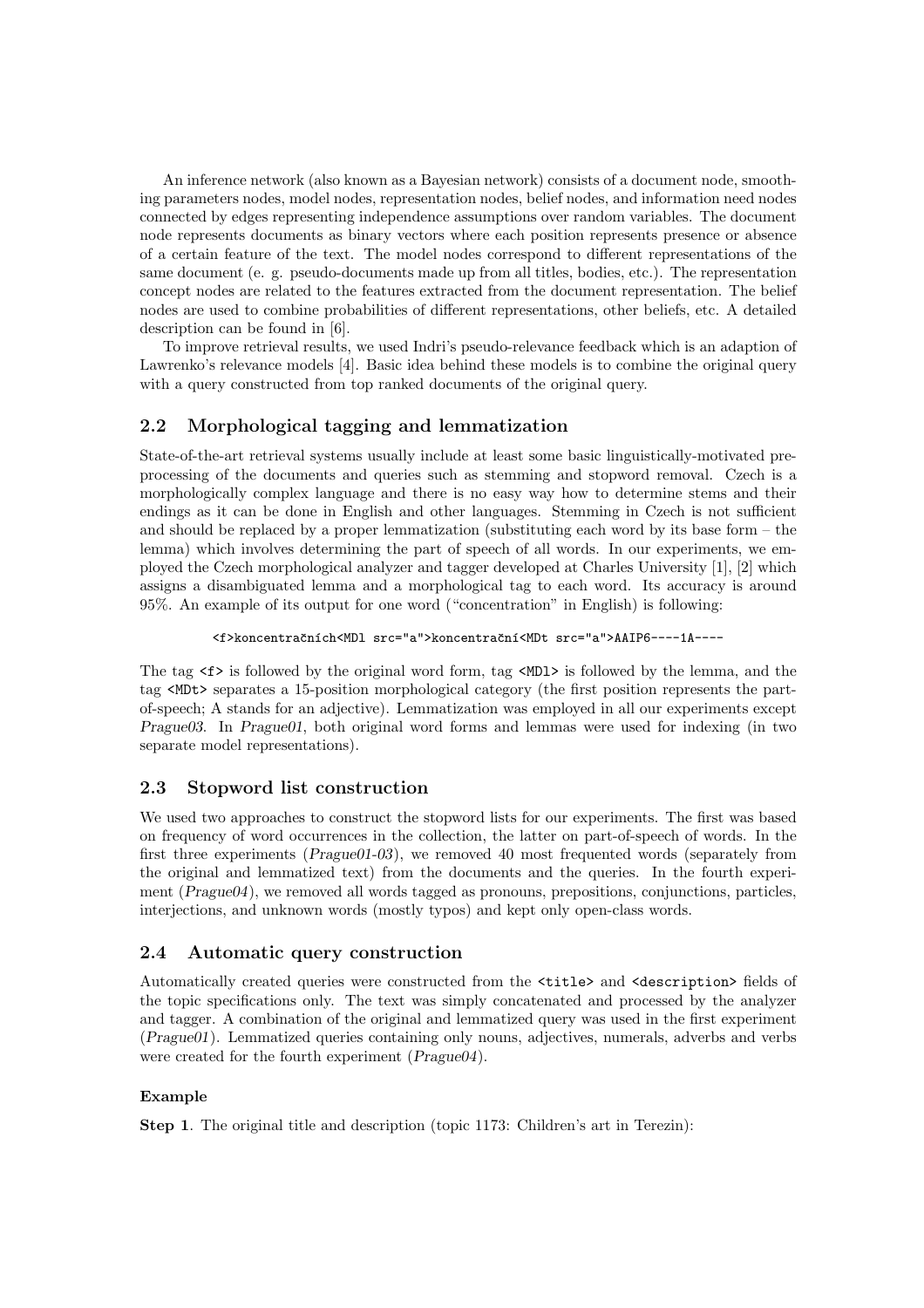<title>Dětské umění v Terezíně</title> <desc>Hledáme popis uměleckých aktivit dětí v Terezíně, jako např. hudby, divadla, malování, poezie a jiných psaných děl.</desc>

Step 2. Concatenation:

Dětské umění v Terezíně. Hledáme popis uměleckých aktivit dětí v Terezíně, jako např. hudby, divadla, malování, poezie a jiných psaných děl.

Step 3. Lemmatization:

dětský umění v Terezín hledat popis umělecký aktivita děti v Terezín jako například hudba divadlo malování poezie a jiný psaný dílo

Step 4. Prague01 query (original word forms plus lemmas; the suffixes .(orig) and .(lemma) reffer to the corresponding model representations):

#combine(dětské.(orig) umění.(orig) v.(orig) Terezíně.(orig) hledáme.(orig) popis.(orig) uměleckých.(orig) aktivit.(orig) dětí.(orig) v.(orig) Terezíně.(orig) jako.(orig) např.(orig) hudby.(orig) divadla.(orig) malování.(orig) poezie.(orig) a.(orig) jiných.(orig) psaných.(orig) děl.(orig) dětský.(lemma) umění.(lemma) v.(lemma) Terezín.(lemma) hledat.(lemma) popis.(lemma) umělecký.(lemma) aktivita.(lemma) dítě.(lemma) v.(lemma) Terezín.(lemma) jako.(lemma) například.(lemma) hudba.(lemma) divadlo.(lemma) malování.(lemma) poezie.(lemma) a.(lemma) jiný.(lemma) psaný.(lemma) dělo.(lemma))

Step 5. Prague04 query:

#combine(dětský umění Terezín hledat popis umělecký aktivita dítě Terezín například hudba divadlo malování poezie jiný psaný dělo)

#### 2.5 Manual query construction

The queries in two our experiments were created manually. In Prague02 they were constructed from lemmas (to match the lemmatized documents) and their synonyms and in Prague03 with the use of "stems" and wildcard operators to cover all possible word forms (documents indexed in the original forms).

#### Example

Step 1. The original title and description (topic 1173: Children's art in Terezin):

```
<title>Dětské umění v Terezíně</title>
<desc>Hledáme popis uměleckých aktivit dětí v Terezíně, jako např. hudby, divadla,
malování, poezie a jiných psaných děl.</desc>
```
Step 2. The Prague02 query based on lemmas (the operator #combine() combines beliefs of the nested operators, operator #syn() represets synonymic line of equal expressions and operator #2() represents ordered window with width 2 words):

#combine(#syn(dítě dětský) umění divadlo hudba #syn(malování kreslení) #syn(malovat kreslit) poezie básnička)

Step 3. The *Prague03* query with wildcard operators (which can be used as a suffix only).

#combine(dět\* umění divad\* hud\* malov\* kresl\* poez\* básn\*)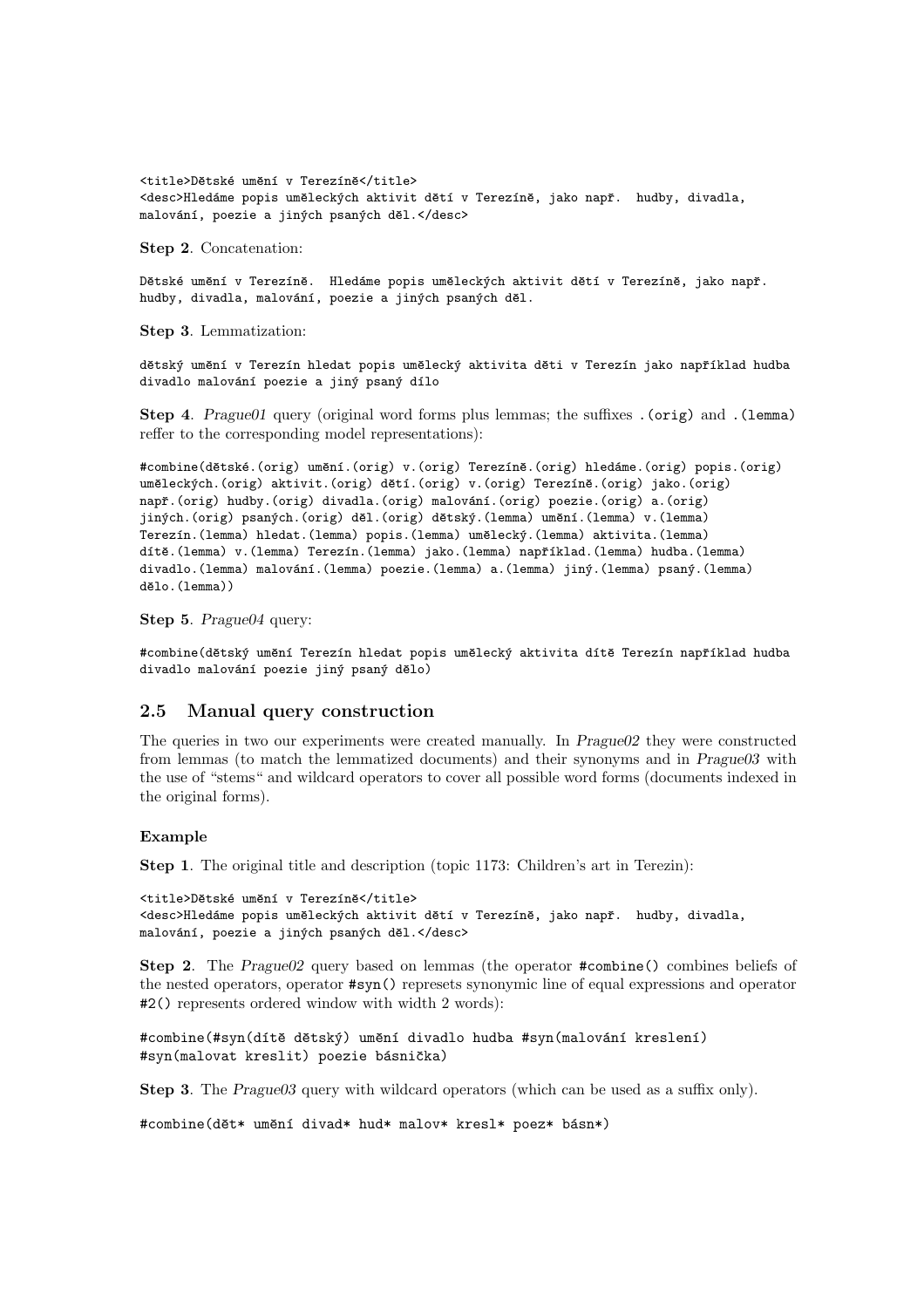## 3 Experiment Specification

#### Prague01

Topic fields: <title>, <desc> Query construction: automatic Document fields: <title>, <heading>, <text> Word forms:  $original + lemmas$ Stop words: 40 most frequent original forms  $+$  40 most frequent lemmas

#### Prague02

Topic fields: <title>, <desc> Query construction: manual Document fields: <title>, <heading>, <text> Word forms: lemmas Stop words: 40 most frequent lemmas

#### Prague03

Topic fields: <title>, <desc> Query construction: manual (with wildcard operators) Document fields: <title>, <heading>, <text> Word forms: original Stop words: 40 most frequent word forms

#### Prague04

Topic fields: <title>, <desc> Query construction: automatic Document fields: <title>, <heading>, <text> Word forms: lemmas Stop words: pronouns, prepositions, conjunctions, particles, interjections, and unknown words

## 4 Results and Conclusion

All our experiments were performed on the Quickstart collection provided by the track coordinators. 356 holocaust survivors testimonies in Czech were automatically transcribed by an ASR system and the output segmented into 11,373 overlapping passages used as "documents". Word error rate of the ASR system is approximately 35%. 29 topics and their relevance assessment were available for training and other 42 topics used for the evaluation. The following table summarizes the results (mGAP scores) for the experiments described above separately for training and evaluation topics.

|          | topics        | Prague01 |        | $Prague02$ $Prague03$ | Prague04 |
|----------|---------------|----------|--------|-----------------------|----------|
| Mean GAP | 42 evaluation | 0.0187   | 0.0181 | 0.0102                | 0.0190   |
| Mean GAP | 29 training   | 0.0266   | 0.0322 | 0.0328                | 0.0277   |

Interpretation of these results is quite difficult mainly because of the difference between performance on the training and evaluation topics. One possible explanation of this discrepancy is that